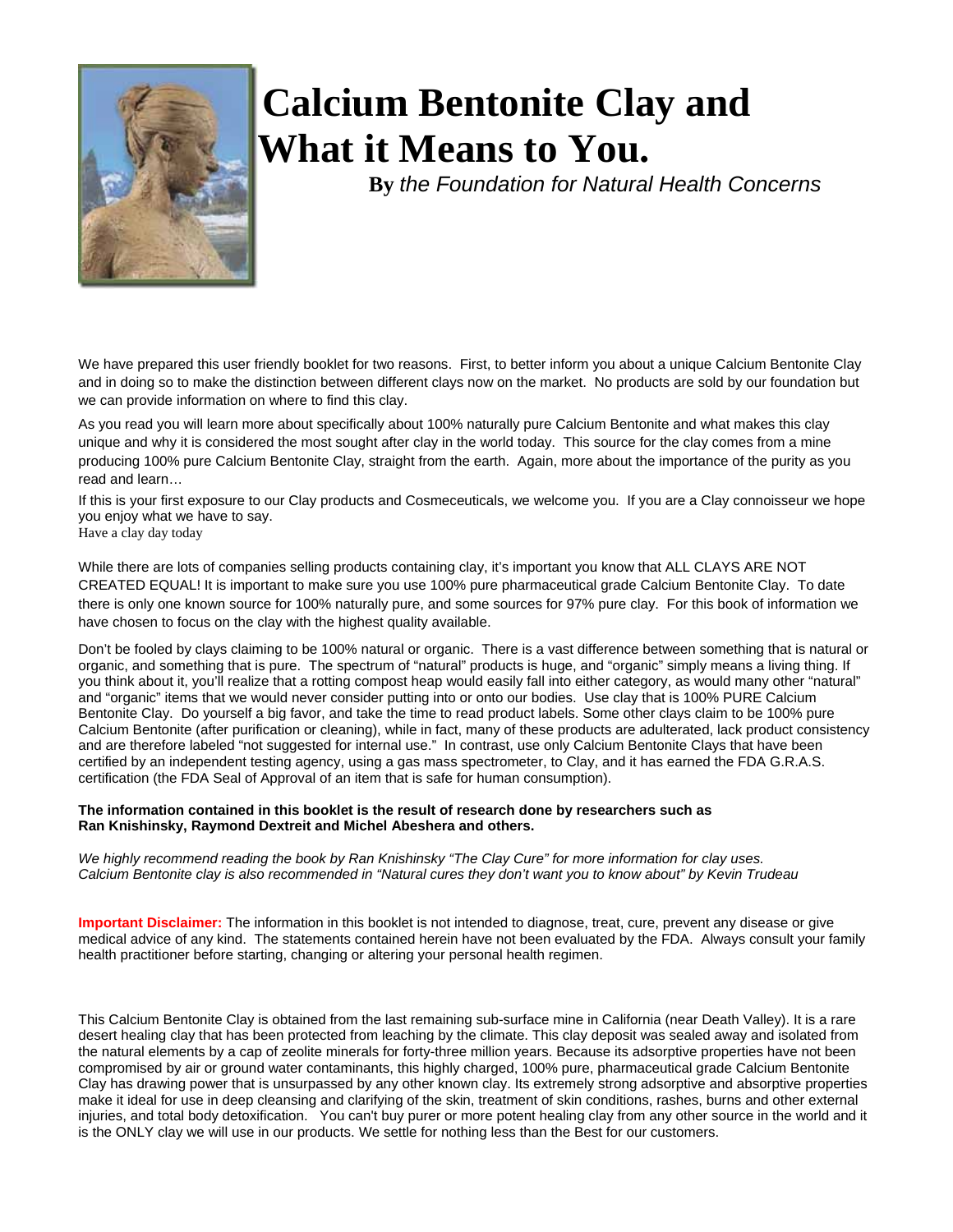

The ph of this source for Calcium Bentonite Clay is 9.7 and thus it acts as an alkalizing agent in the body. The pH scale goes from 0 to 14, with 7 being neutral. Below 7 is acid and above 7 is alkaline. The body's pH level plays a critical role in its ability to remain healthy and resist disease. Tissues in the body that are poorly oxygenated, or devoid of oxygen, are acidic and prone to disease. Cancerous tissues are acidic, whereas healthy tissues are alkaline. Blood, lymph and cerebral spinal fluid in the human body are designed to be slightly alkaline at a pH of 7.4. At a pH level of 7.4 cancer cells become dormant and at pH 8.5 cancer cells will die while healthy cells will live. As most disease occurs when pH falls into the acid range, it is essential to alkalize the body, to a pH of 7.4 or slightly above, by every means available. On a molecular level, Robert T. Martin, a mineralogist at MIT, points to Bentonite's minute particle size that creates a large surface area in proportion to the volume used. "The greater the surface area, the greater its power to pick up positively charged particles of toxins." Bentonite's minute molecular particle size is related to the number of minerals comprising its molecule. The smaller the number of minerals in its molecule, the greater is the adsorptive power of the clay. This Calcium Bentonite Clay is pure Calcium Bentonite Clay and is comprised of only 17 minerals in its molecule, whereas other clays contain as many as 73 minerals. This gives it unparalleled adsorptive properties as compared to other Calcium Bentonite Clays.

## **How Healing Clay Works – Adsorption and Absorption**

The two words are similar but their differences are fundamental to understanding how clay minerals function and how healing clay works. Adsorption describes the process by which the charged particles of other substances combine with the charged particles on the outer surface of the clay molecule. First imagine the structure of the clay molecule to be similar to a stack of business cards with spaces in between the cards. The clay molecule has unsatisfied ionic bonds around its edges and naturally seeks to satisfy those bonds. For this to happen it must come into contact with a molecule of another substance with unsatisfied bonds that carry an opposite electrical (ionic) charge. When the two molecules meet, the ions held on the outer surface of the clay molecule are exchanged with the ions held on the outside surface of the molecule of the other substance.

Clay molecules carry a negative electrical charge while toxins, bacteria and other impurities carry a positive charge. When the clay is taken into the human body, the positively charged toxins are attracted to the negatively charged surfaces of the clay molecule. An exchange reaction occurs in which the clay mineral ions are swapped for the ions of the toxic substance. The clay molecule is now electrically satisfied and holds onto the toxin until our bodies can eliminate both.

Absorption is a slower and more complex process. Acting like a sponge, the clay molecule draws other substances into its internal structure. Absorption can only occur when the foreign substance has undergone a chemical change and is then allowed to enter the clay's molecular inner structure. Once the foreign substance has undergone the chemical change, it enters into the spaces between the clay's inner structures. So the toxins that were formerly only sticking to the surface of the clay's outer structure through ionic bonding, are now pulled inside the clay molecule. This is the primary reason why absorptive clays are labeled as mobile layered or expandable clays. The more substances that are pulled into the clay's inner structure, the more the clay expands and its layers swell.

All absorbent clays have a charge on their inner layers. This means that charged ions sit between the layers of the clay molecule surrounded by water molecules. The clay expands as foreign substances are absorbed and fill the spaces between the clay molecule's stacked layers. Absorbent clay will absorb positively charged toxins and impurities and ignore negatively charged nutrients.

This clay is 100% pure Calcium Bentonite Clay and is edible. It can be applied externally (topically) or dissolved in water and taken internally. Clay has many beneficial effects. It eliminates unhealthy positively charged cells and promotes the building of healthy ones. It also cleanses the system by eliminating all positively charged toxins, bacteria, and other unhealthy noxious substances.

To sum it all up, this Calcium Bentonite Clay supplies the best, purest, most effective healing clay available today. We are very pleased to have found a pure source of clay which potency in our opinion out ways all other clays.

#### **The History of Healing Clay**

The names Bentonite, Montmorillonite, and Pascalite are sometimes used interchangeably to refer to edible Calcium Bentonite Clays belonging to the smectite family of clays. These clays were formed from volcanic activity millions of years ago and are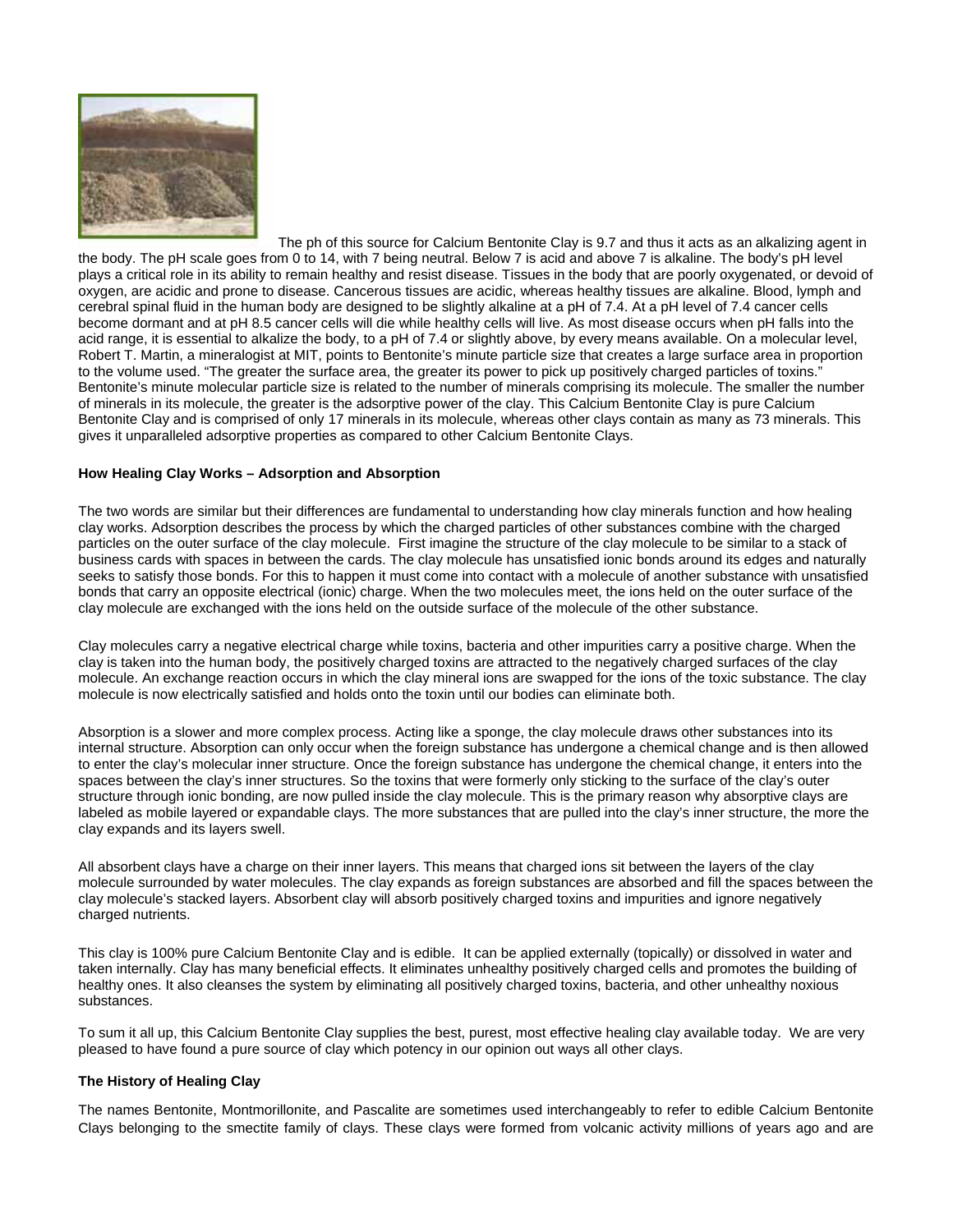principally volcanic ash. Many sodium-based clays are marketed as edible Bentonite Clays but require mixing with an acid beverage, like apple cider vinegar, to offset the high sodium content prior to consumption. As our bodies cannot tolerate the ingestion of large amounts of sodium, the amount of sodium-based clay that can be consumed in a day is restricted to small dosages. There are no such consumption requirements or restrictions placed on 100% pure Calcium Bentonite Clay. Sodiumbased clays are more typically used for industrial purposes, including: plaster; oil well drilling mud; cat litter; matches; cement tiles; lubricating grease; paints; copy paper; dynamite; shoe polish; concrete; cleaning agents; wall boards, crayons; and bleaching agents.

Calcium-based clays are referred to as "living clays" as they principally consist of minerals that contribute to the production of enzymes in all living organisms. They are the preferred clays to be ingested by humans, animals, and plants and for incorporating into soil. Always check your product label for 100% pure pharmaceutical grade Calcium Bentonite Clay.

Healing clay may be a new concept to some of us, but is has been used for thousands of years. Long before recorded history, humans have used healing clays externally and internally to cure illnesses, sustain life and promote general health. Ancient tribes of the high Andes, central Africa and the Aborigines of Australia used clay as a dietary staple, a supplement and for healing purposes.

In the second century A.D., Galen, the famous Greek philosopher and physician, was the first to record the use of clay by sick or injured animals. He later recorded numerous cases of the internal and external uses of clay in his treatise on clay therapy. In ancient Arabia, Avicena, the "Prince of Doctors", taught hundreds of his students about clay therapy.

Dioscorides, a Greek who was considered the engineer of medicine for the Roman Empire, attributed "God-like Intelligence" to the properties exhibited by clay used for therapeutic purposes.



**Dioscorides** 

The Essenes (authors of the dead Sea Scrolls) used clay for the natural healing of a wide variety of illnesses and injuries, and there are numerous Biblical references to the healing powers of clay.

The many benefits of clay were recognized by the Amargosians (who preceded the Aztecs) and the natives of Mexico and South America. North American Indians used clay for food, body purification, healing, in ceremonial events and for trading with other tribes.

Early French cultures used clay for nutrition and medicinal purposes and also as a trading medium. They touted the clay's healing effect on gum diseases, ulcers, rashes, dysentery, hemorrhoids, infected wounds and bites.

The 19 th century German naturopath, Sebastian Kneipp, and fellow naturalist Adolph Just, accorded clay therapy a prominent position in their arsenal of holistic medicine due to the tremendous results they achieved using it.

th<br>Early in the 20 century, Julius Stump, a renowned Berlin Physician, successfully used clay therapy to treat Asiatic cholera. A

contemporary, Dr. Meyer Camberg, used green clay to neutralize arsenic poisoning. During the 1 World War, German physicians offered clay therapy as a solution to the food poisoning, dysentery, diarrhea, and wound infection that was rampant among troops on both sides, greatly reducing mortality rates.

Modern man is also beginning to appreciate the miraculous healing properties of Calcium Bentonite Clay. Russian scientists used clay to protect their bodies from radiation when working with nuclear material. Because it adsorbs radiation so well, Bentonite Clay was the material chosen to dump into the Chernobyl reactors after the nuclear meltdown there. Today, osteopaths, and other health professionals that include alternative medicine as a part of their practice, are increasingly recommending clay to their patients for detoxification and to address other illnesses and injuries.

# **How To Use This Living Clay**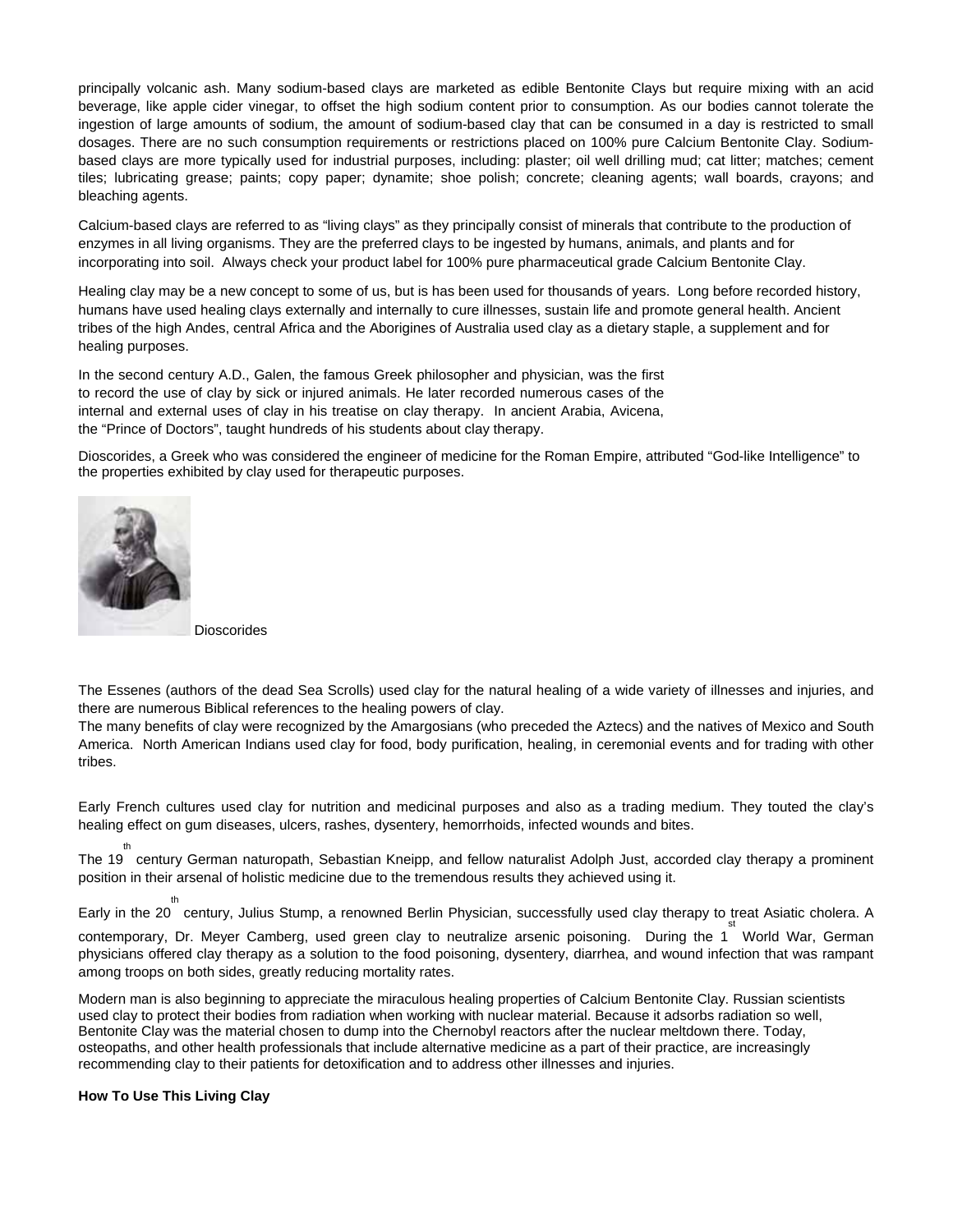Clay is used in a multitude of ways to promote health in humans, animals and plants. It is used in its powder form, in gelled form (hydrated approximately 1 part clay to 3 parts filtered or distilled water) or in liquefied form (approximately 1 part clay to 10 parts filtered or distilled water).

## **Note: This research information is for informational and educational purposes only. Please consult a health care professional regarding the applicability of any opinion or recommendations with respect to your symptoms or medical condition. No statement on this information site should be construed as a claim for cure, treatment or prevention of any disease.**



 For a **relaxing, cleansing and detoxifying bath** dissolve one to two cups of powdered Calcium Bentonite Clay in a tub full of very warm water. You can pour the powdered clay into the stream of running water, and swish it around a bit with your hands. Lie back and relax in the tub until the water becomes too cool for comfort. The bath will stimulate circulation and draw out toxic chemicals and heavy metals through the pores of you skin.

To treat **Gingivitis** and sore or bleeding gums, use a toothbrush to apply powdered Calcium Bentonite Clay directly to gums. Do this by loading the toothbrush with powdered clay and gently sweeping it over your gums. Retain it in your mouth (don't rinse your mouth after applying the powdered clay). A practical time to do this would be at bedtime. The powdered clay will slowly dissolve on your gums, under your gums and between your teeth. Make sure to gently press some of the powdered clay below your gums at the gum line. As a preventative measure, brush your teeth daily with powdered clay in the morning and before bed.

# **Using Hydrated Clay**



#### **Facial Masks and Full Body Wraps**

Rinse your face or body with warm water and pat dry. Apply a thin layer, from the thickness of a film to not more than 1/16 inch thick, of hydrated Clay over your skin. Cover your entire face and neck. Allow the mask to dry (15 to 20 minutes). Many people enjoy placing a hot, moist towel over the clay mask and face before they wash it off. Use The clay as a mask or full body wrap once or twice a week for wrinkles and improving blood circulation. The hydrated clay attracts positively charged bacteria, and detoxifies, rejuvenates and revitalizes the skin. The clay is effective in removing dead skin cells as well as old make-up from pores, and will benefit skin conditions such as roseacea, acne, psoriasis, eczema, blackheads, blotches, blemishes, dry patches and facial oil imbalances.

#### **Burns, Sunburns, Blisters, Spider & Insect Bites, and Skin Irritants (Poison Ivy, Poison Oak & Poison Sumac)**

For all of the above, apply to the affected area as you would a facial treatment. It is important to allow the hydrated clay to dry on the treatment area. Then gently remove the dried clay by re-hydrating with a wet washcloth or use a shower. Do not risk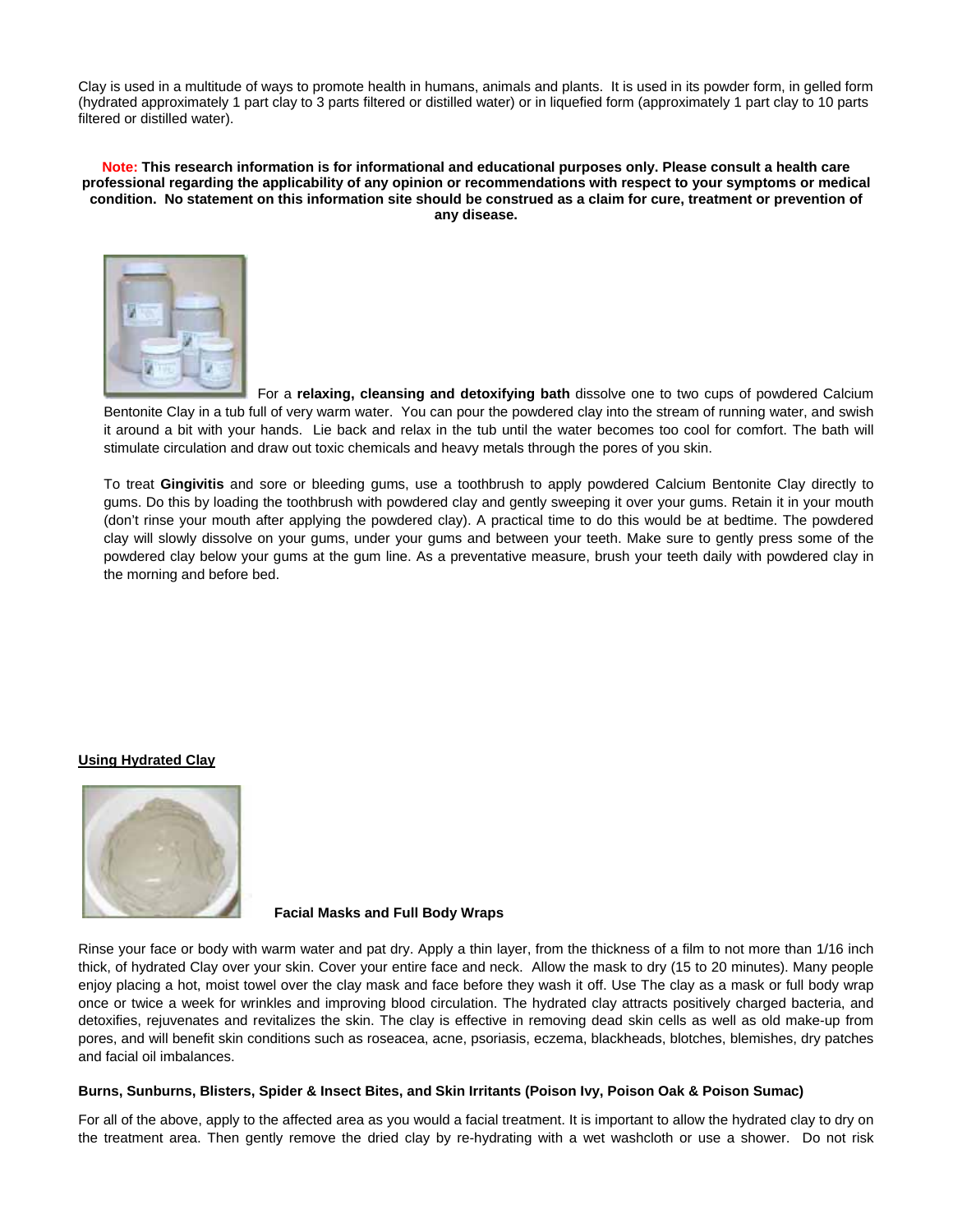irritating or infecting the wound by trying to scrub away particles of clay that stick to the wound. In this case, remove the clay that comes off easily and cover the remaining small bits with fresh clay. Apply a thick layer of hydrated clay immediately to a fresh **burn** or **sunburn**. Do not allow clay covering a burn to completely dry. Keep it moist. Due to its natural analgesic properties, and the fact that it remains 3 degrees cooler than the ambient air temperature, the clay cools the burned area, stops the stinging pain within minutes, and seals the injury from air borne contaminants that could cause infection. Many people have reported that, with repeated applications of fresh clay, first and second-degree burns have virtually healed within 24 hours.

Conventional strategy for treating a **blister** might call for washing the blister with alcohol, sterilizing a needle, penetrating the blister at the edge to drain the fluid, and then keeping it clean. This is extremely dangerous as infection can easily develop in a blister wound. Instead, cover the blister with a thick layer of hydrated clay and cover with a BandAid. Continue to apply the clay on a daily basis until the area is completely healed and a fresh layer of skin has grown over the injured area. Normally, one or two applications completely heals a blister. Again, the clay stops the pain, prevents infection and promotes rapid healing. Small blisters can completely heal within a day.

The first response to all **spider, insect and animal bites** is to immediately apply hydrated Calcium Bentonite Clay to the wound. This includes all types of spider and insect bites including the following: mosquito, chigger, fire ant, scorpion, wasp, hornet, brown recluse, and bee stings. It also works fantastic on dog and cat scratches and bites… The immediate application of hydrated clay stops the pain and itching almost instantly, absorbs and/or neutralizes the foreign toxic enzymes, prevents infection, and stops tissue necrosis (as with the bite of a Brown Recluse spider). Frequent repeat applications of clay ensure drawing off or neutralizing all of the toxic enzymes and promote rapid healing of the affected area.

The treatment for the **itching rash** that results from contact with poison ivy, poison oak and poison sumac is the same as for burns, blisters and spider, insect and animal bites. The immediate application of hydrated clay stops the itching almost instantly, absorbs and/or neutralizes the irritating plant oils (and the histamines released by the body's immune system as part of an allergic reaction), prevents infection, and promotes rapid healing of the affected area. Frequent repeat applications of clay ensure drawing off or neutralizing all of the irritants and promote rapid healing of the affected area.

## **Psoriasis, Acne, Rosacea, Boils, Cysts, Eczema**

Applications of clay, both external and internal ingestion, are the best treatment known for **Psoriasis.** The healing action begins through the electromagnetic process of adsorbing the inflammation in the lesions, along with the deformed cells and dead scales. Pain and itching stop almost instantly following the application of the clay. The clay then assists the body in building new tissue. Smother the affected area with a thick layer of hydrated clay, and then prevent the clay from drying for several hours by wrapping the area with plastic food wrap. Glad Press and Seal works great for this purpose. After several hours, repeat the process with fresh clay and plastic wrap.

Combine this treatment with ingestion of liquefied clay twice a day. Drink 2 to 3 ounces of liquefied clay twice a day. Drink it in the morning and in the evening or at bedtime. Also bathe daily in bathwater in which a cup of powdered clay has been dissolved. People report that this simultaneous external and internal treatment regimen produces the best results.

To help with **acne**, apply a full facial mask of hydrated clay weekly or as needed. To help with acne, apply the hydrated clay twice a day to specific affected spots until all traces of acne are gone. During the day, use our Miracle Rejuvenation Face Cream on the affected areas. Apply a thick layer of hydrated clay on boils and cysts and if possible cover with plastic wrap to prevent the clay from drying out. After several hours, repeat the process with fresh clay and plastic wrap.

Scientists suspect that H pylori bacteria may cause **Rosacea**. The good news is that clay kills the H pylori bacterium and may therefore help to control or heal flare ups of Rosacea. Upon the slightest indication of an impending episode of Rosacea, immediately apply hydrated clay to the affected area. As with acne, apply the hydrated clay twice a day until the Rosacea is under control or gone.

Help **Eczema** (Atopic Dermatitis) in the same fashion as Psoriasis. Smother the affected area with a thick layer of hydrated clay, and then prevent the clay from drying for several hours by wrapping the area with plastic food wrap. Again, Glad Press and Seal works great for this purpose. After several hours, repeat the process with fresh clay and plastic wrap. Drink 1 to 2 ounces of liquefied clay twice daily. Also bathe daily in bathwater in which a cup of powdered clay has been dissolved. As with Psoriasis, people report that this simultaneous external and internal treatment regimen produces the best results.

# **Hemorrhoids, Athlete's Foot and Toenail Fungus**

If external **hemorrhoids** are not bleeding, you can quickly stop pain and itching, reduce swelling, and cure external hemorrhoids by applying hydrated clay to the area. Gently massage the anus with the hydrated clay and insert a clay suppository. A clay suppository can be made by molding a tablespoon of hydrated Calcium Bentonite Clay into a cylinder about half the size of your little finger. Make several and let them dry. They will shrink considerably and be easy to insert into the anus after it has been lubricated with hydrated clay. If symptoms remain after a week, discontinue use and see your physician. Do not treat bleeding hemorrhoids with topical applications of hydrated clay. See your physician instead.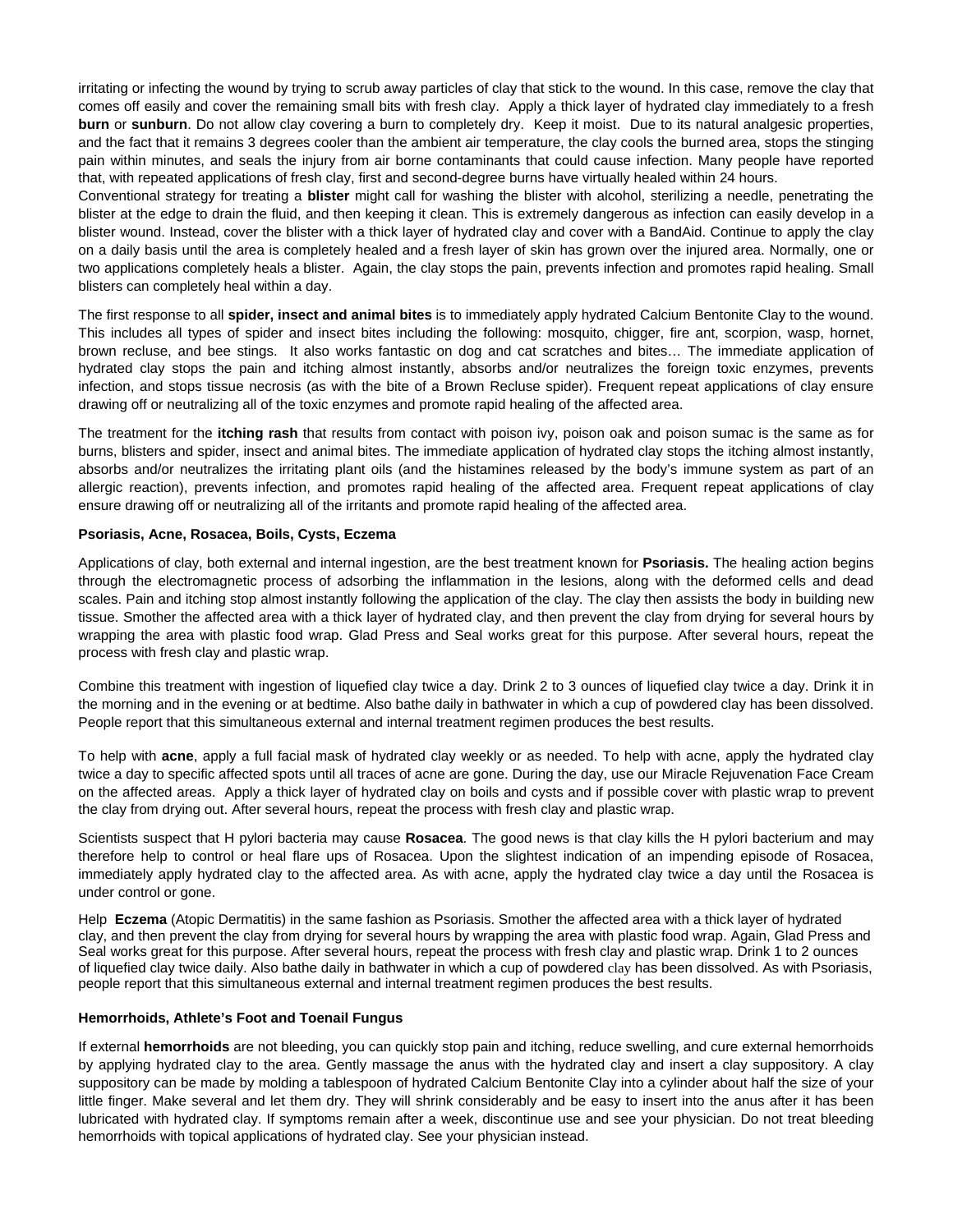To help with **athlete's foot** and **toenail fungus**, apply hydrated clay twice daily to the affected area and allow the clay to dry. Every other day, soak the area in a solution of powdered clay and water for 30 to 45 minutes before allowing feet to dry. Periodically saturate the fungus by applying hydrated clay and covering with a plastic wrap to prevent the clay from drying for several hours. Glad Press and Seal works great for this purpose. Practice good foot hygiene on a daily basis. After showering, dry feet carefully, especially between the toes. Keep toenails trimmed. Keep feet dry by dusting shoes and feet with powdered clay. Alternate footwear and don't wear the same shoes day after day. Although toenail fungus is by all reports quite difficult to effectively treat, the clay works wonderfully and quick results can be noticed.

## **Wounds, Abrasions, Cuts etc.**

For slow healing or ulcerated **wounds, abrasions, crushed fingers and cuts**, cover the entire wound area with hydrated Calcium Bentonite Clay. Cover with a bandage and allow clay to dry slowly. Soak off the dried clay, allowing any clay sticking to the wound to remain in place, and reapply fresh clay and bandages. Repeat the process 3 times daily. For a laceration or a cut (minor and severe), first pour dry powdered Calcium Bentonite Clay into the wound to rapidly stop bleeding and prevent infection. U.S. military forces are using this procedure in Afghanistan and battlefield mortality from severe wounds, infection and blood loss has been reduced by 50%. Then cover the entire wound (including the powdered clay) with hydrated Calcium Bentonite Clay.

Cover the wound with a bandage and allow the clay to dry slowly. Soak off the dried clay, allowing any clay sticking to the wound to remain in place, and reapply fresh clay and bandages. Repeat the process 3 times daily. This process cuts healing time in one-half.

## **Using Liquefied Clay**

## **Internal Cleansing**

In this day and age, we ALL need to cleanse!

"In a world where dietary choices are poor, environmental pollution is heavy, stress levels are high, and exercise is often a last priority, **internal cleansing is more important than ever** for optimum health." ~ Dr. Bernard Jensen

Understanding the basics of how our digestive system works is vital to understanding personal health. Before we can fully grasp the extreme importance of internal cleansing, we must first know what's going on in there. So, let's start with a quick primer on the digestive system.

Dr. Lindsey Duncan, CN, ND, provides the following succinct tutorial:

We live and die by what foods we put in our mouth and how our bodies assimilate these foods. Digestion starts in our mouths, when we bite into our food and begin chewing it and mixing it with saliva, a powerful digestive enzyme. As our food travels down to the stomach, it mixes with hydrochloric acid, a powerful digestive acid that liquefies the food and prepares it for further digestion in the small intestines with help from the pancreas and liver.

Our intestinal systems are connected to a network of blood vessels and veins which wrap around the stomach, small intestine, and bowel. Our blood receives nutrients from our digested food through this network of blood vessels, which look and function much like the roots of a tree, drawing dissolved nutrients out of the intestines and transporting them to the liver, where they undergo further breakdown, recombination, and storage. Later, the heart pumps these nutrients, stored in the liver, to nourish the various living cells that make up the tissues of the human body. Byproducts of the digestive process are passed into the bowel, where they solidify, and "in a perfect world", are completely excreted from the rectum.

This is basically how our body gets nourishment and energy. After it delivers nutrients throughout the body, the blood also collects cellular waste materials (by-products of metabolism) and "drops them off" at appropriate eliminative stations (lung, kidneys, skin, lymphatic system, colon) where, also, "in a perfect world" they are quickly excreted from the body.

Unfortunately, our "modern day society" is NOT a perfect world. Pollutants, toxins, chemicals, fertilizers, growth hormones, pesticides and other hazards to our health bombard and infiltrate our air, water and food on a daily basis. Our diets, no longer wholesome and fresh, consist of fast foods, junk foods, pre-prepared foods, fatty foods, and devitalized foods. There is no way our digestive systems can function optimally with the heavy burdens placed on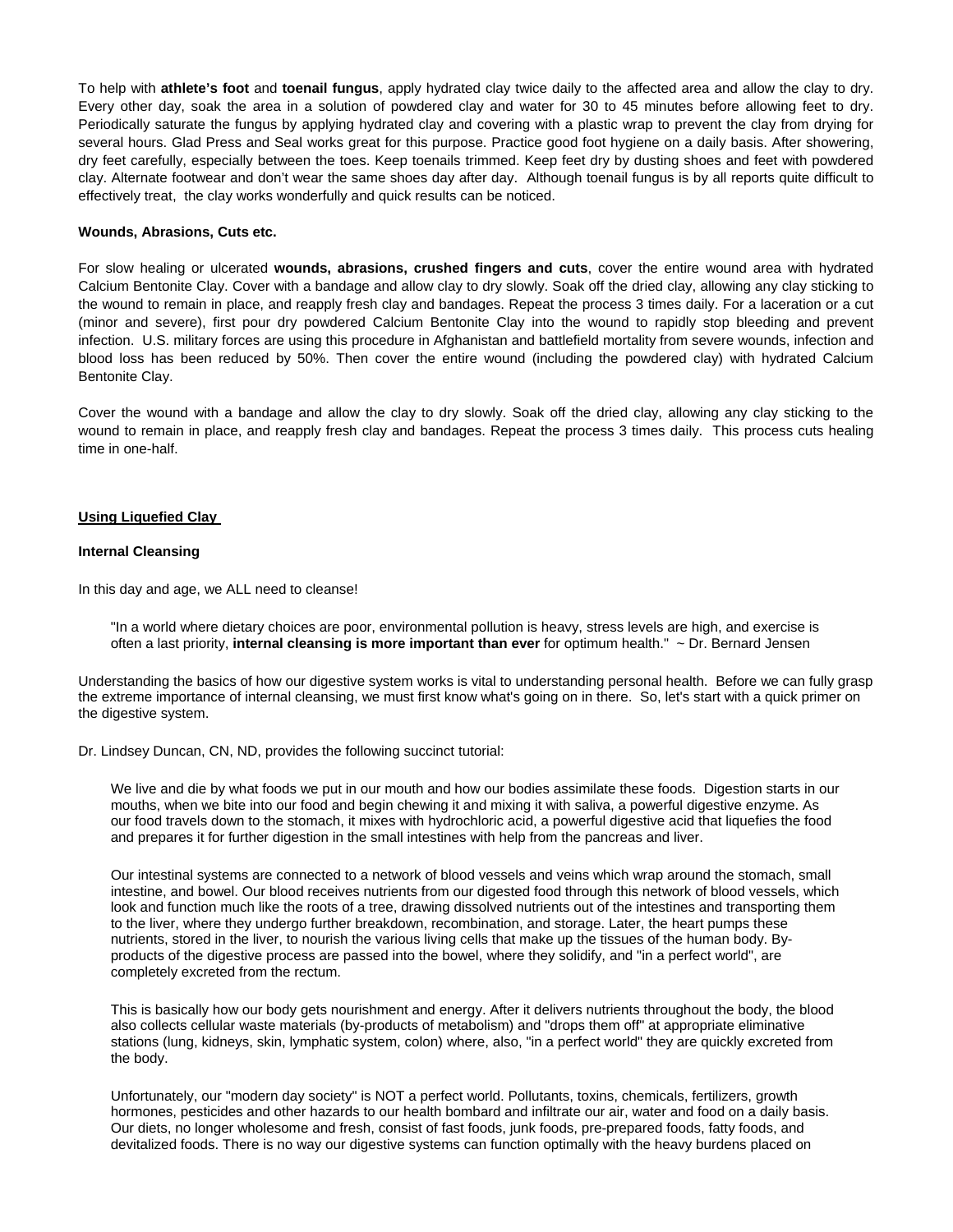them on a day-to-day basis. Digestion becomes sluggish, assimilation becomes inefficient, mal-absorption of nutrients begins, the metabolism slows down (weight gain!) and elimination becomes poor.

A clean, properly functioning bowel is paramount to our well-being. Dr. Bernard Jensen, nutritionist, lecturer and author of over 30 books on natural health care, states this best:

"Every cell and tissue in the body is fed by the bloodstream, which is supplied by the bowel. When the bowel is dirty, the blood is dirty and so are the organs and tissues. It is the bowel that must be cared for first before any effective healing can take place."

So, how do you know the state of your bowels? How do you know if you need to do an internal cleanse? Dr. Duncan writes:

"Many of my seminar topics focus on internal cleansing and bowel management. Repeatedly, I am asked the same question by seminar attendees: "How do I know if I need to cleanse?" My answer is quite simple... After consulting with over 20,000 patients, I can honestly state that I have never worked with an individual that did not directly benefit from detoxifying his or her body. **In this day and age, we ALL need to cleanse!** In a world where dietary choices are poor, environmental pollution is heavy, stress levels are high, and exercise is often a last priority, **internal cleansing is more important than ever** for optimum health."

Okay, I get it. I need to cleanse, you need to cleanse, EVERYBODY needs to cleanse! How is it done, and what should be used? According to Ran Knishinsky, author of *The Clay Cure*, the best, most natural way to internally cleanse is with clay. The following is an excerpt from his book:

If the system fails to get rid of poisons through the bowels, a constipated condition arises in which the toxins never leave the body. They sit inside and putrefy. What's worse, the body doesn't know the difference between live food and dead food in the colon. It will still try to get nourishment out of waste you would never want to set your eyes upon. Naturally, this puts a strain on every functioning cell in the body.

# THE CLAY AT WORK

The clay's immediate action upon the body is directly on the digestive channel. This involves the clay actually binding with the toxic substances and removing them from the body with the stool. It performs this job with every kind of toxin, including those from the environment, such as heavy metals, and those that occur naturally as by-products of the body's own health processes, such as metabolic toxins. It's hard to believe that the body produces its own toxins, but that may happen as a result of stress, inefficient metabolism, or the proliferation of free radicals.

The body has no problem ridding itself of the clay. Don't worry about a tiny brick house being built in the middle of your colon. The clay assists the body's eliminatory process by acting as a bulking agent, similar to psyllium fiber, sweeping out the old matter that doesn't need to be there. It is not digested in the same manner as food as it passes through the alimentary canal. Instead, it stimulates intestinal peristalsis, the muscular contractions that move food and stool through the bowels. The clay and the adsorbed toxins are both eliminated together; this keeps the toxins from being reabsorbed into the bloodstream.

Clay works on the entire organism. No one part of the body is left untouched by its healing energies. I don't know of another supplement that is quite as capable as clay of producing such a wide range of positive reactions."

#### **Recommendations for Internal Cleansing**

First and foremost, always remember to **READ THE LABELS** of any clay before you ingest it. You want a clay that is pure - NOT PURIFIED. If your clay has been "purified" that implies there was something impure there to begin with, and who knows what sort of procedure was used to "purify" it? **It is better to use Calcium Bentonite Clay that is PURE** right out of the ground. Also, make sure you're using **Calcium Bentonite Clay**. Sodium Bentonite Clay must be mixed with apple cider vinegar before using, and is not recommended (by its own distributors!) for internal use. Remember, your objective is optimal health. Use the optimal clay to achieve it!

For internal cleansing, you must ingest clay. You have two options for doing so: you can eat hydrated clay or drink liquefied clay. If you choose to eat clay, we highly recommend hydrated clay. It has a thick, smooth consistency. Generally, it is suggested that one to two tablespoons of hydrated clay daily is the proper amount for an adult. For those who prefer to take their clay in liquid form, we recommend one to two ounces of liquid clay daily. If you've never tasted liquid clay, you should know that it has a very creamy smooth consistency, and is virtually tasteless.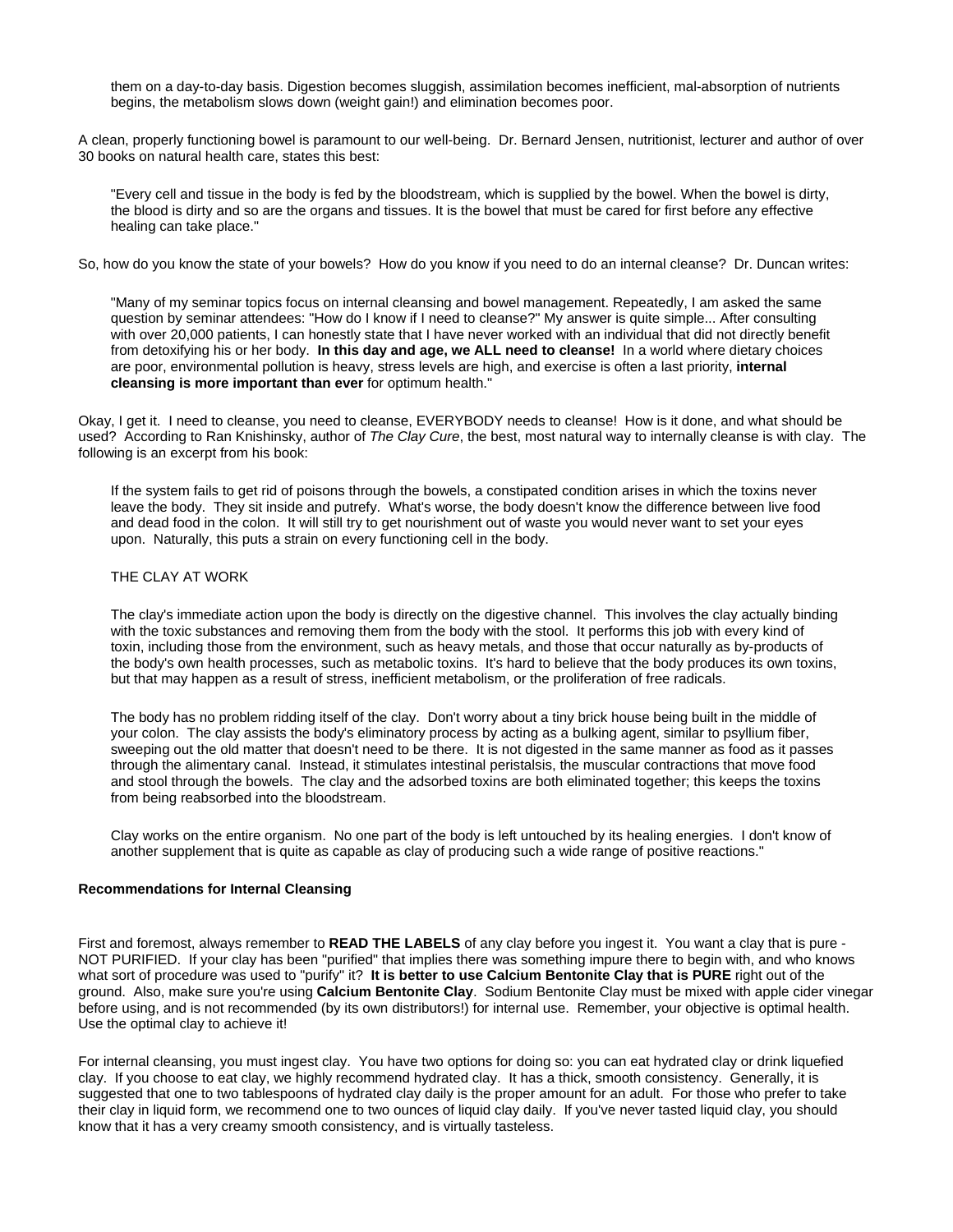It is recommended to take the clay on an empty stomach for best results. And if you're taking any medication, it is recommended to wait 1-3 hours before ingesting clay, but please check with your physician, as medications vary in time release and content.

People who have made this a part of their daily routine have been astounded with the outcome. According to Knishinsky, benefits reported by people using liquid clay for a period of two to four weeks include: improved intestinal regularity; relief from chronic constipation, diarrhea, indigestion, and ulcers; a surge in physical energy; clearer complexion; brighter, whiter eyes; enhanced alertness; emotional uplift; improved tissue and gum repair; and increased resistance to infections. Clay works on the entire organism. No part of the body is left untouched by its healing energies.

# **Detox With Clay**

The great majority of articles on detox and colon cleansing should be classified as colon cleansers themselves, because they will most certainly scare the poo right out of you! They explain how substances that are toxic to our bodies come at us from all directions: the air we breathe, the food we eat, the water we drink, the cleaning products we use, and the metabolic waste produced inside us. Studies have discovered various chemicals from our foods and environment that indicate man contributes 700,000 tons of pollutants into the air every day, ranging from everyday household cleaners to cosmetics and hair dyes. That's just the air! Add in the pesticides and toxins that are found in our water. Don't forget the chemicals that are routinely fed to the animals we eat, and the sprayed, preserved, and genetically altered plants we consume. And that doesn't even factor in the heavy metal poisoning that's occurring at a truly alarming rate - from the lead in our paint to the mercury in the fish we eat and the fillings in our teeth and everything in between. It's truly frightening. The reports are everywhere. You can spend weeks reading article after article, complete with pictures that will keep you awake at night. We, however, want you to rest easy. We have chosen, therefore, to concentrate on **the benefits of detox - to emphasize the positive** instead of beating you over the head with the all to prevalent negative. Granted, what we've done to our bodies and our environment is truly frightening, and the state of our digestive systems - and consequently our health in general - is nightmarish because of it. Enough said. Now, here's the good stuff!

# **The Benefits of Detoxification**

Science has shown that the effects of detoxification on our body's cells is nothing short of **miraculous**. The following is an excerpt from Natasha Lee's article "Could Detoxification be the Fountain of Youth?

"Dr. Alexis Carrel, of the Rockefeller Institute for Medical Research performed an amazing experiment in the early 1900's. He managed to sustain the life of cells from a chicken embryo by immersing it in a solution containing all the nutrients necessary for life and changing the solution daily. The cells took up nutrients from the nutrient-rich broth and excreted their wastes into the same solution. The only thing Dr. Carrel did each day was discard the old solution and replace it with fresh nutrient solution. The chicken cells lived for **29 years** until one night Dr. Carrel's assistant forgot to change the polluted solution! We do not know how much longer the cell's life could have been maintained.

Dr. Carrel concluded at the end of his experiment that **the cell is actually immortal. It is merely the fluid in which it floats which degenerates**. He is quoted saying "The cell is immortal, renew this fluid at intervals, give the cell something on which to feed and, so far as we know, the pulsation of life may go on forever." The average chicken lives about 7 years. His detoxified, properly nourished chicken cell lived for 29 years.

It may be hard to believe that the a body could live indefinitely, however, a similar level of vibrant health and life extension can be created in humans by following the obvious similar principal.

Every cell in our body excretes waste material which becomes toxic, and poisonous to our bodies if we allow it to build up faster than we renew the fluid in which it floats. According to the above experiment, **this is the cause of aging and degeneration**. Factors such as "time" and ideas such as "that's just life" fade from the picture, with new data in view. The fact is, **every 7 years we have a completely new set of bones, teeth, skin and hair**. Logically, a person should be able to look and feel better than they did 7 years ago by changing and improving the way they take care of their own body as Dr. Carrel took care of his chicken cell.

Time alone is not a disease or poison, it is the toxins that accumulate with time that the body cannot withstand and so deteriorates from. In other words, time alone is not the cause of death. Poisons are the cause of death of life forms.

So, logically and from the above data **by detoxifying your cells a person can freshen up and grow healthier and younger than they once were** by practicing this principle. Periodically detoxifying the body, drinking lots of fresh water and staying smart on nutrition can appear to work miracles. Dr. Carrel however proved these amazing results are not miracles, just good science."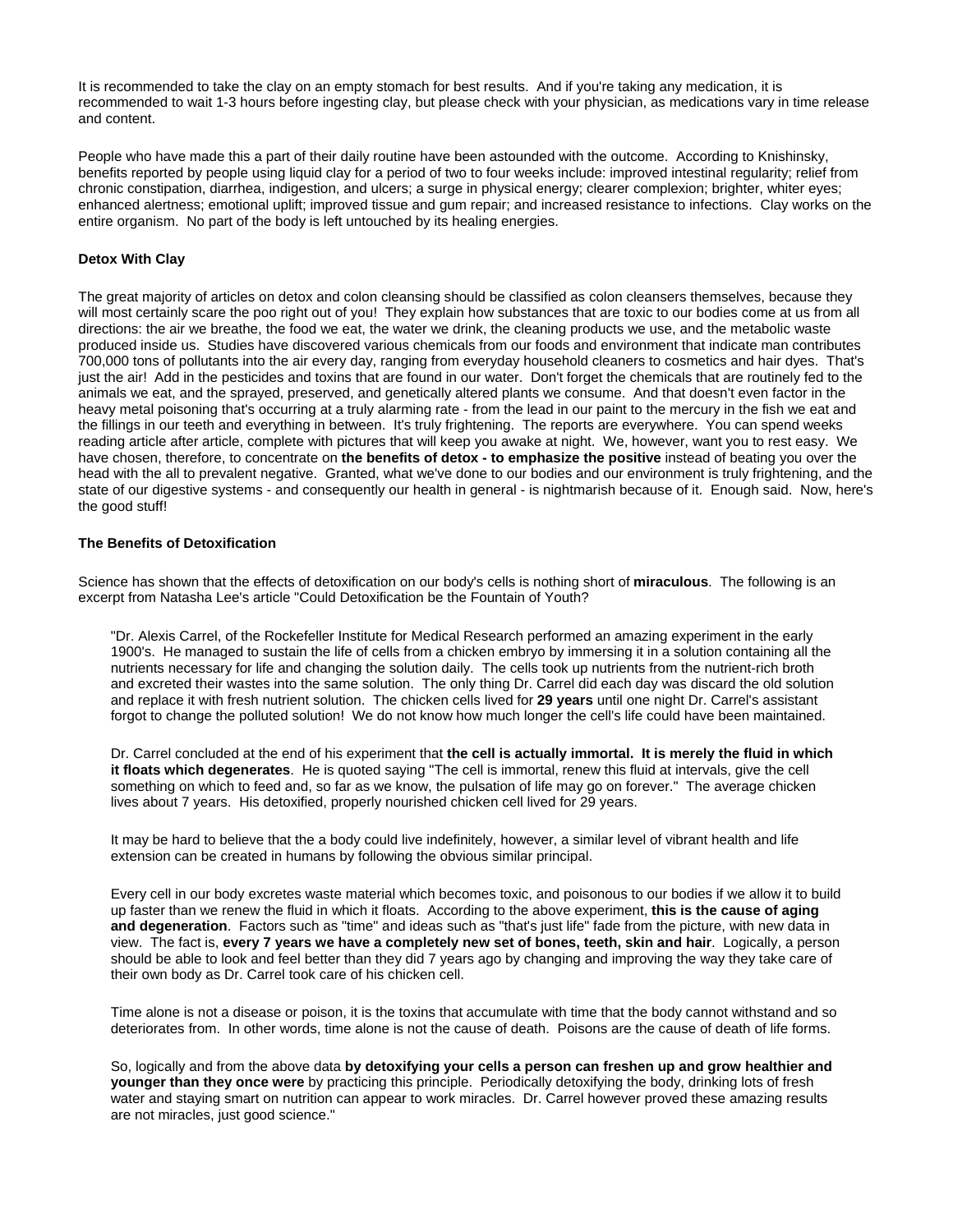Kathryn Alexander, one of the leading experts in detoxification and dietary healing states it succinctly, "The legacy of 50 years exposure to persistent man-made chemicals combined with the denigration of the food chain has increased our susceptibility to chronic degenerative disease and cancer. Reversal can only come about by resolving these primary causes of disease. **By releasing the toxic burden of the body and restoring its nutritional status, we can change our internal environment and achieve good health**."

The most common symptom of autointoxication (self-poisoning caused by endogenous microorganisms, metabolic wastes, or other toxins produced within the body) is mental dullness and fatigue. Other common symptoms are headache, constipation, diarrhea, colds, general aches and pains, particularly up and down the spine and especially in the low back, skin problems, common infections (due to lowered immuno-competence), morning sluggishness, gas, bad breath, foul-smelling stool, allergies, intolerance to fatty foods, premenstrual tension, breast soreness and tendency to repeated vaginal infections. The good news? Detoxification can relieve these symptoms!

# **Using CLAY to Detox**

So, how do we go about this detox business? The answer is simple - **CLAY**! But not just any clay. **Our source for Calcium Bentonite Clay** is **100% pure, 350 screen mesh Calcium Bentonite Clay**. A recognized detoxifying agent, it is in the smectite group of clays. **Only those clays within the smectite group have the ability to absorb as well as adsorb**. This means that as the clay passes through your body, its negative ionic charge will draw to it anything with a positive charge (bacteria, viruses, toxins, etc.) and will remove them from your body. The clay adsorbs (positively charged particles are drawn to, and stick to its surface) and also absorbs these particles. The clay passes through your body, and the toxins are removed as waste.

Ran Knishinsky, author of *The Clay Cure*, is an advocate of eating or drinking clay daily. In his book, he states some of the benefits reported by people using liquid clay for a period of two to four weeks include: improved intestinal regularity; relief from chronic constipation, diarrhea, indigestion, and ulcers; a surge in physical energy; clearer complexion; brighter, whiter eyes; enhanced alertness; emotional uplift; improved tissue and gum repair; and increased resistance to infections. Clay works on the entire organism. No part of the body is left untouched by its healing energies.

It is recommend taking clay daily to maintain a good, clean digestive system. Normal amounts for adults to take are as follows: Liquid Clay - 1 to 2 Ounces daily, Hydrated Clay - 1 to 2 Tablespoons daily. So, choose your method (liquid or hydrated) and stick with it! When taking clay internally, it is very important to keep the body hydrated by drinking 8 to 10 glasses of water daily. The water helps to soften and loosen impacted fecal material lining the walls of the small intestine and colon. This material is then absorbed by the clay and removed from the body through normal elimination.

To do a detox, however, higher doses are recommended. We suggest doubling the standard, maintenance doses listed above, by taking the clay in the morning and in the evening, preferably on an empty stomach. And if you're taking any medication, it is recommended to wait 1-3 hours before ingesting clay, but please check with your physician, as medications vary in time release and content. Also, Clay Baths are highly beneficial for detoxification, especially for cases of heavy metal poisoning.

# **Parasitic Infestation**

Dr. Bernard Jensen, the father of iridology in the United States and a foremost expert in colon research and therapy, and other naturopaths, have recommended Calcium Bentonite Clay for years as a vermifuge (parasite cleanser). He states that the average person over 40 years of age has between 5 and 25 pounds of build-up in their colon. Parasites of all sizes thrive in this undisposed residue of fecal matter, slowly but surely toxifying the whole body. Parasites indulge in the most nutritious parts of a person's diet, leaving the remainder for the host. This may be why people's health doesn't seem to improve despite a healthy lifestyle and vitamin supplementation.

According to Dr. Donald Kelley, a leading expert in weight management, parasites are a major cause of obesity since they deprive the body of the proper nutrients and leave us only empty calories as leftovers. The body starts craving more and more food as it is starved for needed vitamins and minerals.

Dr. Ross Anderson, one of America's foremost parasitic infection specialists, states, "I believe the single most undiagnosed health challenge in the history of the human race is parasites. I realize that is a pretty brave statement, but it is based on my 20 years of experience with more than 20,000 patients. A parasite is an organism that lives off the host, the host being you or me. The parasite lives a parallel life inside our bodies, feeding off our own energy, our own cells, or food we eat. Parasites are even feeding off the health supplements we use, thus greatly diminishing their effectiveness. In recent medical studies it has been estimated that 85% of the North American adult population has at least one form of parasites living in their bodies. Some authorities feel that this figure may be as high as 95%."

How can parasites enter our bodies and thrive without our knowledge? Dr. Anderson writes, "The answer to this is simple. The purpose of a parasite is not to make itself known…they are highly intelligent organisms…they are intelligent in their ability to survive and reproduce, which is of course the purpose of any organism on this planet…."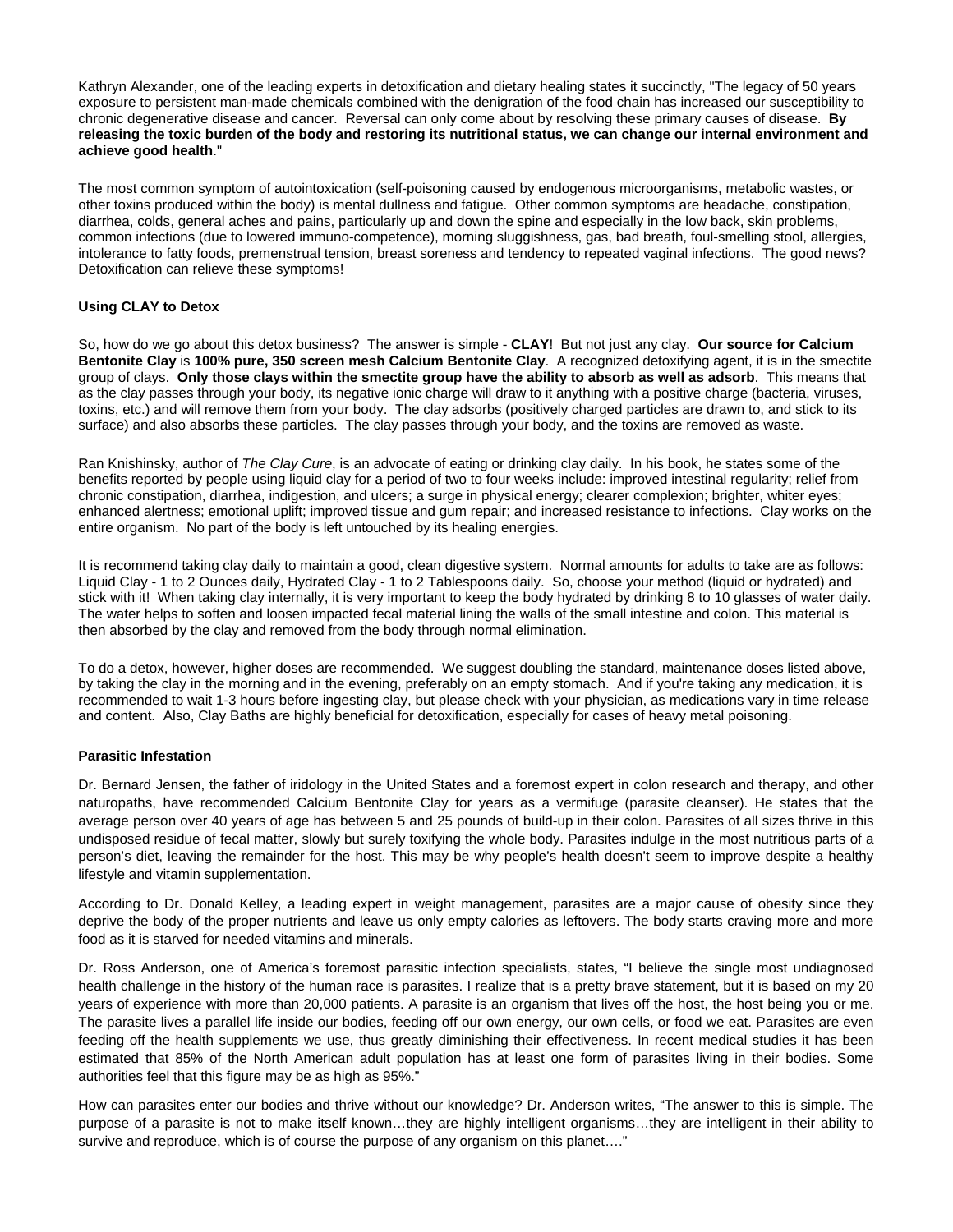Dr. Zoltan Rona, author of many books and newspaper columns, writes "The incidence of parasitic disease in North America is skyrocketing because of increased international travel, contamination of the water and food supply and overuse of chemicals, mercury and prescription antibiotics…Tapeworms, hookworms, and a long list of amoebae are far more common in the North American population than conventional medical experts have led the population to believe…Parasites are found in highest concentration in commercial pork products (bacon, ham, hot dogs, cold cuts, pork chops, etc.). Beef, chicken, lamb and even fish are contaminated."

According to Joseph Sterling, editor of health newsletter *Secrets of Robust Health*, "Humans can play host to over 100 different kinds of parasites, ranging from microscopic to several feet long tapeworms. Contrary to popular belief, parasites are not restricted to our colon alone, but can be found in other parts of the body; the lungs, the liver, in the muscles and joints, in the esophagus, the brain, the blood, the skin and even in the eyes."

Dr. Frank Nova, Chief of the Laboratory for Parasitic Diseases of the National Institute of Health, states, "In terms of numbers, there are more parasitic infections acquired in this country than in Africa."

Dr. Peter Wina, Chief of Patho-Biology in the Walter Reed Army institute of Research echoes these same thoughts "We have a tremendous parasitic problem right here in the U.S., it is just not being addressed."

In his article for the monthly health newsletter *Secrets of Robust Health*, Joseph Sterling lists the following as common symptoms of parasitic infection:

- . Constipation
- . Gas and bloating
- . Diarrhea
- . Pains or aches in the back, joints or muscles
- . Irritable bowel syndrome
- . Allergies
- . Eating more than normal but still being hungry
- . Itchy ears, nose or anus
- . Unpleasant sensations in the stomach
- . Nervousness or grumpiness
- . Chronic fatigue, lethargy or apathy
- . Various skin problems
- . Problems sleeping
- . Nutritional deficiencies or anemia
- . Immune system problems
- . Tooth grinding or clenching
- . Excess weight, forgetfulness, blurry vision

These symptoms could have a variety of other causes, but why take the chance when the remedy is at hand? As Dr. Bernard Jensen and countless others have recommended for years, use Calcium Bentonite Clay to detoxify your body and rid it of parasites.

According to Dr. Frederic Damrau, M.D., in 1961 (*Medical Annals of the District of Columbia*), Calcium Bentonite Clay is safe and highly effective in treating acute diarrhea. To treat diarrhea, drink 2 to 4 ounces of liquefied Calcium Bentonite Clay daily until symptoms disappear. If diarrhea persists for more than four days, see a physician.

In 1980 Dr. Barry Marshall proved that H pylori bacteria cause many **ulcers**. Calcium Bentonite Clay not only kills this bacterium, but also contains magnesium, and calcium. These are the active ingredients in most over-the-counter medications used to treat heartburn by neutralizing stomach acid and coating sensitive ulcers in the stomach and upper regions of the small intestine. In addition to changes in diet and lifestyle, treat ulcers by drinking 1 to 2 ounces of liquefied clay three times daily for 21 days. The clay should be taken first thing in the morning, at mid-day and as the last thing consumed at night. After three weeks, continue with a daily maintenance program of consuming one ounce of the liquefied clay at night before bedtime. To relieve heartburn, drink 1 ounce of liquefied clay as needed. Repeat if necessary.

To treat **Irritable Bowel Syndrome**, drink 1 ounce of liquefied Calcium Bentonite Clay at night and the first thing in the morning. Gradually increase the dosage to 2 ounces in the morning and at night. In addition, 2 hours after the evening meal cover the entire abdomen with a 1/16th inch thick poultice of hydrated clay. Maintain this regimen for 30 days.

#### **Weight Loss**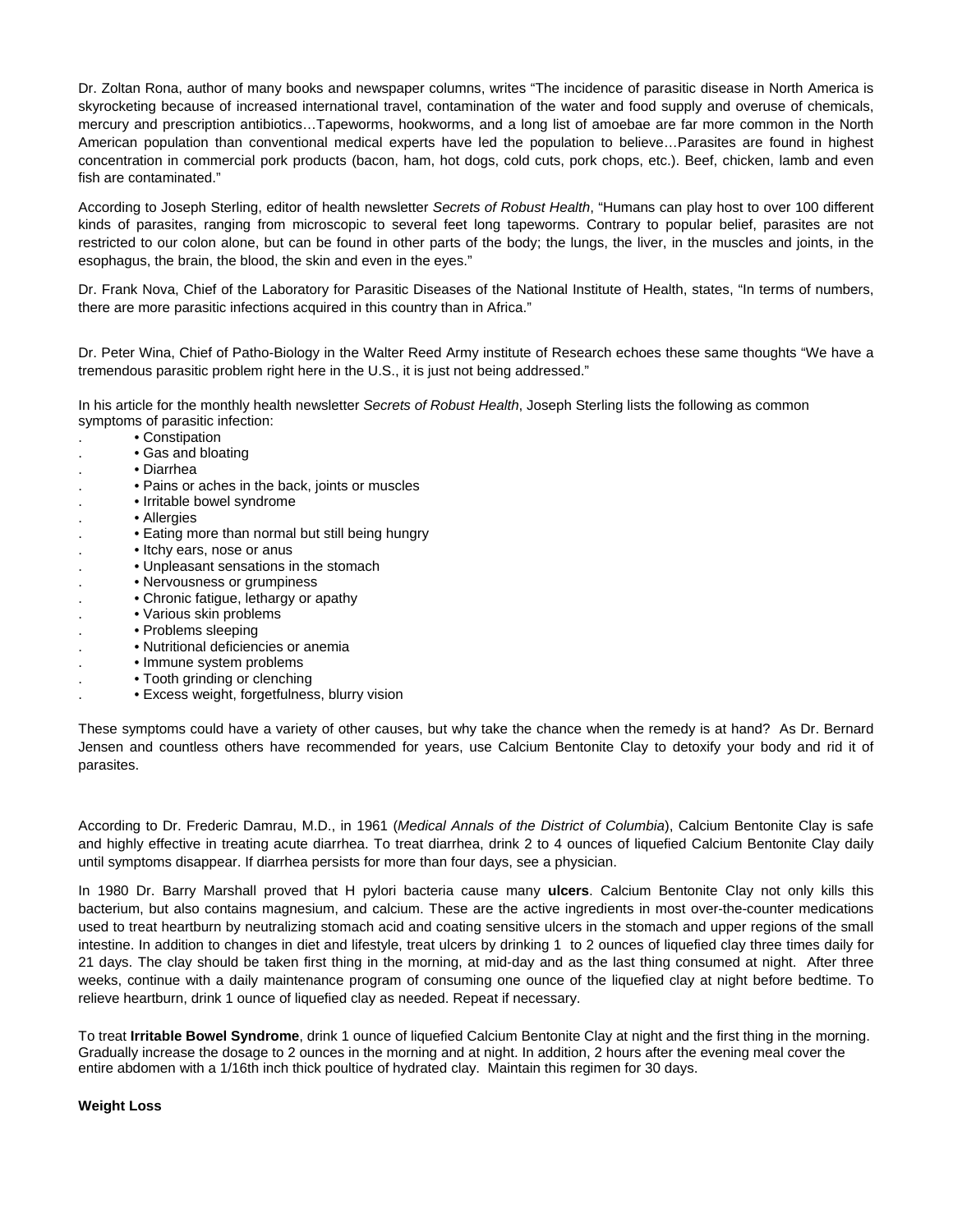Obesity has become a major health concern for a majority of us. Recent studies indicate that **two-thirds of American adults are either overweight or obese**. Dr. David Ludwig, director of the Obesity Program at Children's Hospital in Boston states that body weight is affected by many genetic, psychological and environmental factors that influence diet and activity levels. He also says fast food, sugar-sweetened drinks and low-quality junk food have been major contributors to obesity, as have cutbacks in funding for regular, mandatory physical education in schools and limited health coverage for obesity prevention and treatment.

We understand there's a problem, and we understand the health risks. What most people don't understand however, is how to win the weight loss war. Billions are spent each year on fad diets and "miracle" pills that often do more harm than good. We need to understand WHY obesity is on the rise.

## **What is Causing This Alarming Rise in Obesity?**

One of the major contributing factors to obesity is **toxins in our bodies**. Substances that are toxic to our bodies come at us from all directions: the air we breathe, the food we eat, the water we drink, the cleaning products we use, and the metabolic waste produced inside us. Toxin build-up in the body contributes to premature aging and chronic and degenerative diseases. Studies have discovered various chemicals from our foods and environment that indicate man contributes 700,000 tons of pollutants into the air every day, ranging from everyday household cleaners to cosmetics and hair dyes. **Chemicals and toxins accumulate in fat tissue. The more chemicals and toxins, the more fat the body manufactures.**

Another study indicates weight gain and depression are just two common manifestations of a **congested, overworked liver**. Following are the most common symptoms and conditions: Being on edge (easily stressed), elevated cholesterol, skin conditions, skin irritation, depression, sleep difficulties, indigestion, kidney damage, heart damage, brain damage, Hypothyroidism, chronic fatigue, **weight gain**, poor memory, PMS, mental fog, blood sugar disorders, allergies, **obesity**. If you have tried many ways to improve your health and energy level and nothing seemed to adequately help, it is very possible that your overworked liver underlies your difficulties. Restoring liver function is one of the most important and vital actions you could ever do for your health. When the liver gets congested and toxic, it will remain that way and get worse until it gets detoxified and rejuvenated.

# **How Can CLAY Help Me Lose Weight?**

To lose weight, **it's imperative to get rid of the toxins in your body**. Nothing is better for this than clay. According to Ran Knishinsky, author of *The Clay Cure*, the best, most natural way to internally cleanse and detoxify is with **clay**. The following is an excerpt from his book:

"If the system fails to get rid of poisons through the bowels, a constipated condition arises in which the toxins never leave the body. They sit inside and putrefy. What's worse, the body doesn't know the difference between live food and dead food in the colon. It will still try to get nourishment out of waste you would never want to set your eyes upon. Naturally, this puts a strain on every functioning cell in the body.

# THE CLAY AT WORK

The clay's immediate action upon the body is directly on the digestive channel. This involves the clay actually binding with the toxic substances and removing them from the body with the stool. It performs this job with every kind of toxin, including those from the environment, such as heavy metals, and those that occur naturally as by-products of the body's own health processes, such as metabolic toxins. It's hard to believe that the body produces its own toxins, but that may happen as a result of stress, inefficient metabolism, or the proliferation of free radicals.

The body has no problem ridding itself of the clay. Don't worry about a tiny brick house being built in the middle of your colon. The clay assists the body's eliminatory process by acting as a bulking agent, similar to psyllium fiber, sweeping out the old matter that doesn't need to be there. It is not digested in the same manner as food as it passes through the alimentary canal. Instead, it stimulates intestinal peristalsis, the muscular contractions that move food and stool through the bowels. The clay and the adsorbed toxins are both eliminated together; this keeps the toxins from being reabsorbed into the bloodstream.

Clay works on the entire organism. No one part of the body is left untouched by its healing energies. I don't know of another supplement that is quite as capable as clay of producing such a wide range of positive reactions."

He goes on to discuss dieting with clay: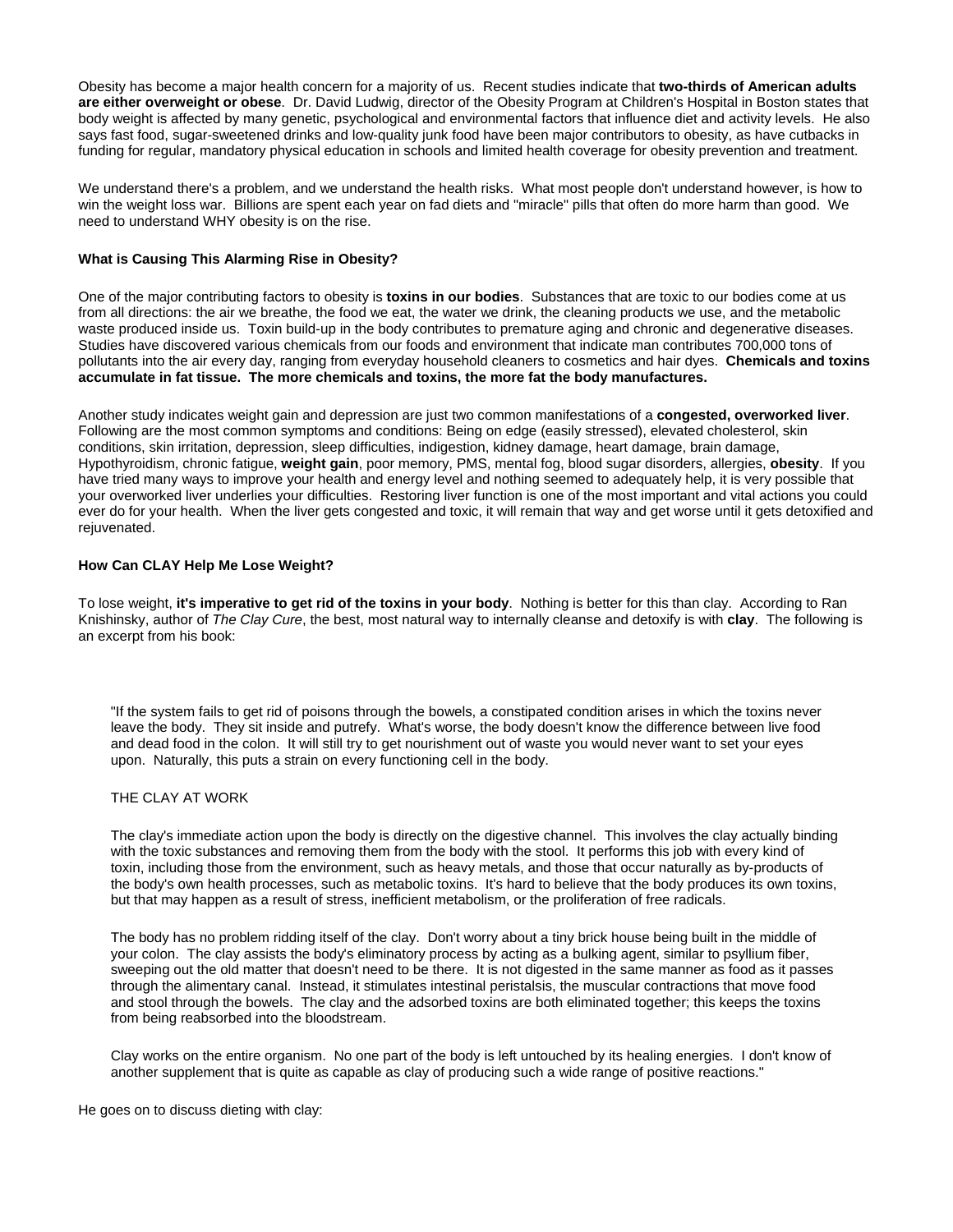"When dieting with clay, the important thing to watch out for is that you don't skip meals or skip out on good nutrition. While the clay helps to satisfy hunger, it doesn't work the same as a "fat burner." It's not going to blast you with a caffeine high and enable you to drop pounds quickly.

The recommended dosage of clay is one heaping teaspoon taken an hour before meals in an eight-ounce glass of water or juice. Try mixing it with a green drink like Green Plus or Kyo-Green for improved results."

Ran Knishinsky recommends ingesting clay on a daily basis to maintain optimal health. We agree, and we offer

## **Pet and Livestock Care**

Calcium Bentonite Clay has been used successfully on cats and dogs for skin disorders such as mange, cuts and abrasions, removal of parasites and heavy metal poisoning and other toxins. Add powdered Calcium Bentonite Clay to water bowls or feed dishes. Horse breeders have used the clay on horse's legs for cuts. They reported the wounds stopped festering and the clay assisted the healing process in the faster formation of new healthy skin. The hydrated clay also draws out toxins and bacteria when used as a poultice on infections.

Koi fish breeders also report that the addition of powdered Calcium Bentonite Clay to the pond or tank water produces healthier fish with brighter colors. It also improves the Koi's immune system through nutrition and detoxification, and is effective for removing waste products, bacteria and decomposed organic matter in the water.

Studies at leading universities have demonstrated the growth promoting properties of Calcium Bentonite Clay minerals when fed to cattle. Clay has also been shown to have beneficial effects when fed to horses, pigs and chickens.

## **How to Mix Dry Powder for Use**

Dry powder Calcium Bentonite Clay can be mixed at a 1 to 3 parts ratio with water in a Tupperware type bowl or dish. In the bottom of the tub spread one part of Calcium Bentonite Clay evenly. Pour in 3 parts that amount of water. Using this ratio, one pound of powder will yield approximately four pounds of hydrated clay. Mix well with a plastic or wooden spoon. Let the mix stand for about 24 hours. Clay will appear very liquidy.

The next day, again using a wooden or plastic spoon, or your hands, stir or knead any remaining clumps of dry clay into a creamy paste. Once the clay is a smooth consistency let it stand another 12 to 24 hours.

When Calcium Bentonite Clay has been properly prepared, it will form a cohesive whole, and will actually resemble a creamy consistency similar to that of Sour Cream. It will also have a noticeable bounce or vibration to it when the bowl is thumped on the side. This effect is hard to describe with words but is easily tested by holding a container filled with clay with one hand, and tapping it with the other. If the mixture lacks water, it will be too dense to have this effect. If there is too much water, a separation between the water and clay will prevent it from occurring. In order to harness the maximum potential of clay for use with healing for external applications, it is necessary that this effect is present; it indicates that clay is acting as a single substance with a uniform electromagnetic field. At this point the Calcium Bentonite Clay is ready for external application.

For internal use – drinking – mix in a bottle such as a sports bottle one part dry powder and 10 parts water. Shake vigorously until the clay is a smooth, fluid consistency. Let stand overnight. Shake again before each use. The consistency can be further thinned or thickened a bit to suit to your liking.

As a final note, you really can't mix Calcium Bentonite Clay wrong. Work with it, get messy, and remember to have fun doing so.

**Important Disclaimer:** The information in this book is not intended to diagnose, treat, cure, prevent any disease or give medical advice of any kind. The statements contained herein have not been evaluated by the FDA. Always consult your family health practitioner before starting, changing or altering your personal health regimen.

Cautionary Note: Due to it's highly absorbent properties, clay may reduce the effectiveness of life supporting medications. Please consult with your Physician before using this product if you take prescription medications.

#### **Recommended Reading on Clay:**

"The Clay Cure" by Ran Knishinsky "Our Earth Our Cure" by Raymond Dextreit "Dirt as Medicine" by Dr. Cindy Engels "Earth Cures: A Handbook of Natural Medicine for Today" by Raymond Dextreit.

#### **Testimonies**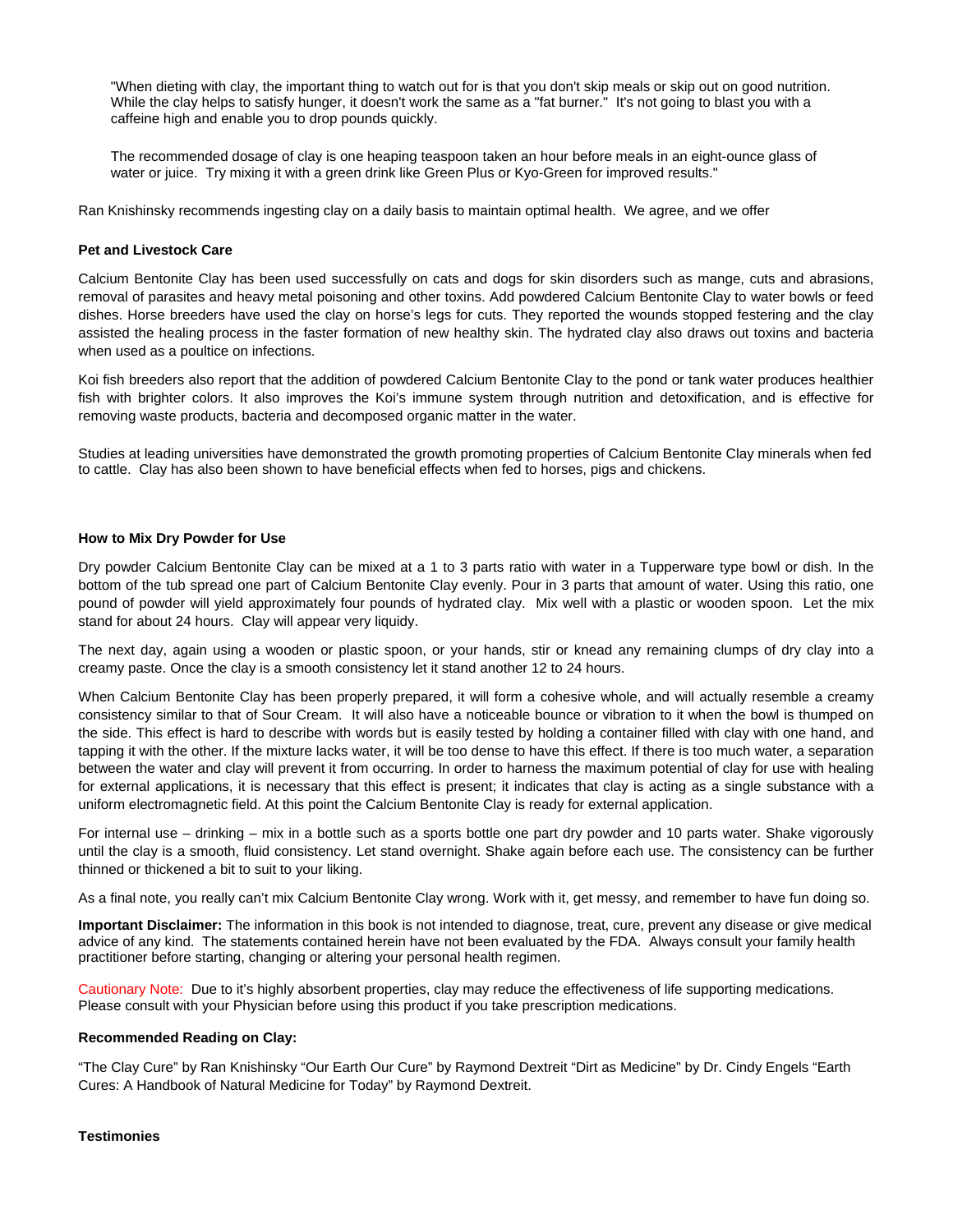"I read in Ran Knishinsky's book that taking liquefied clay can help with weight loss. I was a bit skeptical, but I figured I'd give it a try, since I'd already tried everything else. I am pleasantly surprised to say that it has helped me tremendously. I've lost 41 pounds in 5 months, and my energy is higher than it's ever been." Sherry Lee, Decatur, Georgia

"When my son, Ryan, hit puberty his face erupted with acne. The poor kid had it so bad that you could hardly see his face underneath all the zits. I took him to a dermatologist who wanted to prescribe an oral medication. Because I know the havoc taking medication can have on the body I was against that. Next the doctor prescribed a topical ointment of rentin A, this caused his skin to turn bight red and it became extremely painful in the sunshine. Imagine an active teenage boy who loves to ski, play in the pool with his brothers and soccer with his friends, hiding inside all day because even to walk outside was too painful. To occupy his time inside he spent a lot of time in front of the TV or the computer, this started to cause a little chubbiness around his middle. Now not only was his face literally peeling off and bright red – it looked worse than just the acne, he was becoming an introverted couch potato. We were introduced to the clay last year and after just a few weeks of using just the clay daily as a mask, Ryan's acne has for the most part cleared up, he is back outside enjoying his life and we are not paying an arm and a leg for prescriptions."

Angie Fink, Denver, CO

"My daughter has fought with acne for two years. We'd tried every over-the-counter remedy on the market, and nothing worked. A friend told us about the clay, and we decided to give it a try. My daughter began applying the clay once a day, letting it dry, and then washing it off. At first, she experienced some redness, but we were told to expect that, so she kept using it. Within 1 week, her face was clear of pimples, and within two weeks, there weren't even any red marks left! I've never seen her so happy! Thank you!"

Martha Bethels, Goodland, Florida

"Let me tell you what it has done for me....For the past 24 years, I've had acne along with scarring...it is so embarrassing and humiliating to be in your 40's and still break out. And when I say I've tried everything, for the control of the acne as well as for scar removal, I have tried most of the truly legitimate products that have come on the market and NOTHING has given me the results that Calcium Bentonite Clay has! I have used everything from Retin-A to professional Dermabrasion and everything in between, and just cannot bring myself to doing a chemical peel or laser surgery. I take the clay by liquid or capsule once daily and I use the skin lightening cream as a scrub to wash my face, then I apply a thin layer of it and use the miracle wrinkle release cream on top of that and once a week I use the hydrated clay as a mask. I absolutely LOVE this stuff and hope to never be without it! My skin looks better than it has in years and though I still break out occasionally, it is not near with the severity as before and the scarring is beginning to minimize gently and I guess the best part is my skin is not blotchy or ruddy, I don't even wear make-up anymore because I have a natural glow! I also have to say that I think it is the combination of taking the clay internally as well as using it externally the way I do that has brought such wonderful results. To know that I am using a product that is so good for me and beneficial is an awesome feeling! One last thing...the liquid clay is second to none for helping people with any kind of digestive problems, but especially Acid Reflux, I am a Nurse and have given it to several people with this problem and they all beg me for more. Thanks again....I just wanted you to know that you have helped yet another person in a most magnificent way!" Lori Hubbs, "Clay Lover for Life"

"I started taking your clay internally a little over 2 months ago. I used 1 teaspoonful, in water, with a little lemon juice, once a day, in the morning on an empty stomach. I did this for approximately 2 weeks to see how I would react to it, there were no negative results. Then I increased the amount to 1 rounded tablespoon in water with the lemon juice and this is what I am currently doing. Since I started taking it, I immediately noticed an increase in energy. After a few weeks I noticed that I was less conscious of my whole digestive tract, in other words, I was experiencing less gas and any kind of gastric problems (indigestion, etc.). Foods seem to digest easier and quicker, without hardly noticing. Throughout the last 8 years I have been bothered with major sinus problems. These include, constant congestion and weekly bouts with sinus pressure and headaches. The daily use of clay has helped tremendously with these and my condition continues to improve. The headaches have almost entirely been eliminated at this point. Also my health, overall has improved, my immune system seems stronger as I have not had a cold or the flu this winter. I plan on using the clay as a permanent part of my daily health program, along with eating right, supplements when necessary, and enough water and exercise. Thank-you for providing the information and safe, pure clay. I will be using it PERMANENTLY."

Tom Martens, Appleton, WI

"I have been using Clay for about a month now. In that month I have noticed an increase in my energy. I feel better. I also have noticed that all my psoriasis has disappeared completely. I tried cortisone creams for years. My friends and husband have noticed a brighter appearance in my face. I am so thankful for your clay and plan on keep using it the rest of my life. Thank you!" Linda Reynolds

"Andrea my main assistant was the first to mention that the Clay helped her with her period pains, and I thought interesting, at the time she was taking the liquid Clay. Andrea has worked with me for 14 years and bad period pains has been her main health problem. I can now testify that The Clay really works wonders for your period pains, last month I had no pain I couldn't